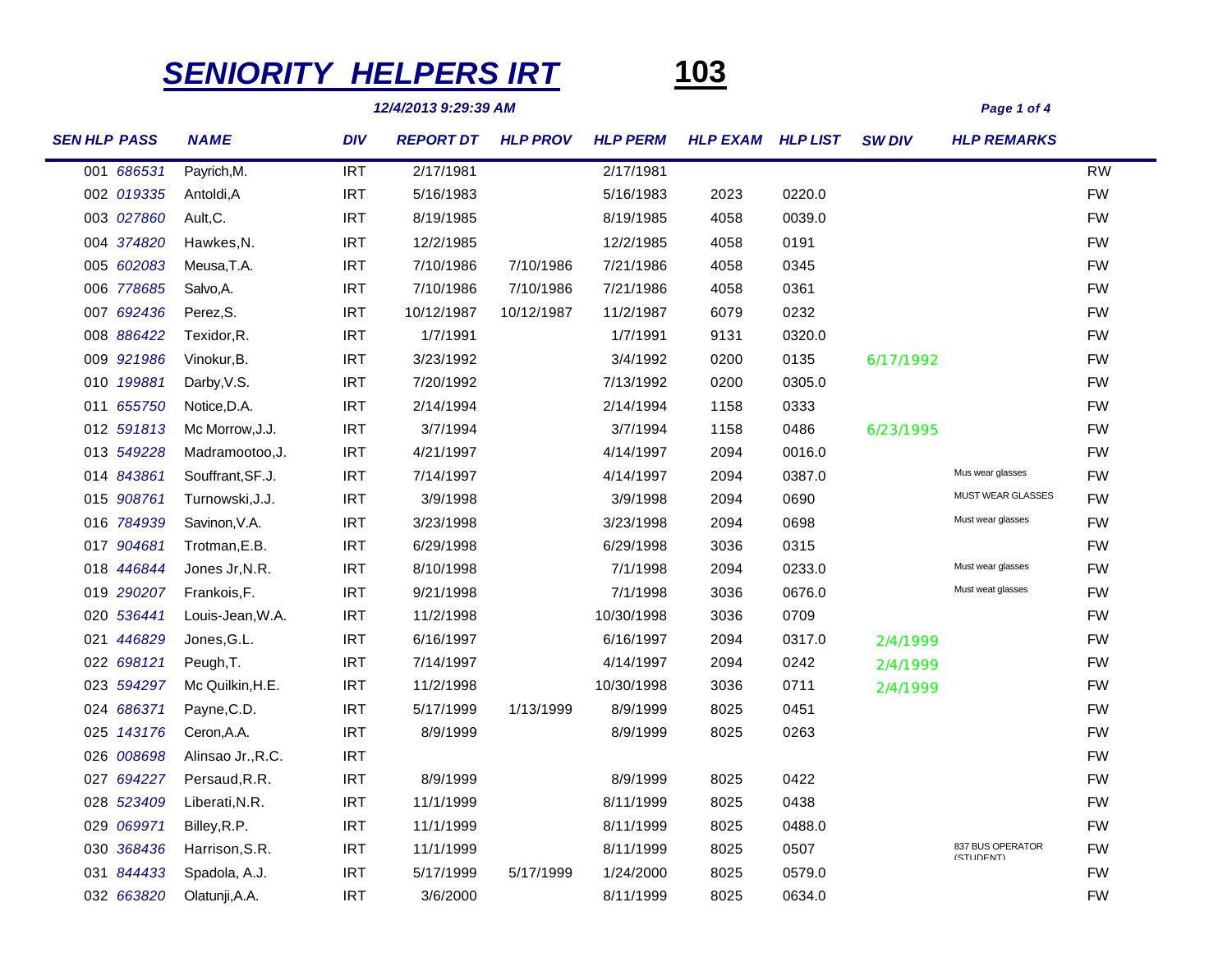| <b>SEN HLP PASS</b> | <b>NAME</b>      | <b>DIV</b> | <b>REPORT DT</b> | <b>HLP PROV</b> | <b>HLP PERM</b> | <b>HLP EXAM HLP LIST</b> |        | <b>SW DIV</b> | <b>HLP REMARKS</b>                          |           |
|---------------------|------------------|------------|------------------|-----------------|-----------------|--------------------------|--------|---------------|---------------------------------------------|-----------|
| 033 435233          | Jean Joseph, M.  | <b>IRT</b> | 3/6/2000         |                 | 8/11/1999       | 8025                     | 0703.0 |               |                                             | <b>FW</b> |
| 034 744391          | Richards, L.E.   | <b>IRT</b> | 8/9/1999         |                 | 8/9/1999        | 8025                     | 0265.0 | 8/9/1999      |                                             | <b>FW</b> |
| 035 968462          | Williams, T.A.   | <b>IRT</b> | 3/6/2000         |                 | 8/11/1999       | 8025                     | 0550.0 |               |                                             | <b>FW</b> |
| 036 604804          | Mikhelman, V.    | <b>IRT</b> | 3/6/2000         |                 | 8/11/1999       | 8025                     | 0566.0 |               |                                             | <b>FW</b> |
| 037 397776          | Ho-Shing, L.H.   | <b>IRT</b> | 3/6/2000         |                 | 8/11/1999       | 8025                     | 0677.0 |               |                                             | <b>FW</b> |
| 038 865787          | Strazhnik, P.    | <b>IRT</b> | 8/9/1999         |                 | 8/9/1999        | 8025                     | 0404.0 |               |                                             | <b>FW</b> |
| 039 005332          | Agraviador, R.R. | <b>IRT</b> |                  |                 | 9/19/2005       |                          |        |               |                                             | <b>FW</b> |
| 040 470047          | Kheyfets, V.     | <b>IRT</b> | 7/28/2008        |                 | 7/14/2008       | 3037                     | 0223   |               |                                             | <b>FW</b> |
| 041 875008          | Sylla, M.        | <b>IRT</b> | 3/23/2009        |                 | 2/17/2009       | 6068                     | 0055.5 |               |                                             | <b>FW</b> |
| 042 147073          | Chervyakov, V.   | <b>IRT</b> | 7/28/2008        | 7/28/2008       | 3/23/2009       |                          | 0153   | 9/24/2009     |                                             | <b>FW</b> |
| 043 691048          | Perez, R.        | <b>IRT</b> | 1/7/2008         | 1/7/2008        |                 |                          | 0039.0 |               |                                             | <b>FW</b> |
| 044 244003          | Eastman, P.A.    | <b>IRT</b> | 3/24/2008        | 3/24/2008       |                 |                          |        |               | MUST WEAR GLASSES<br><b>WITH CORRECTIVE</b> | <b>FW</b> |
| 045 152010          | Ciprian, K.R.    | <b>IRT</b> | 7/28/2008        | 7/28/2008       |                 |                          | 0061.0 |               |                                             | <b>FW</b> |
| 046 424016          | llao.E.P.        | <b>IRT</b> | 7/28/2008        | 7/28/2008       |                 |                          | 0180   |               |                                             | <b>FW</b> |
| 047 424015          | Ibanez, A.A.     | <b>IRT</b> | 8/25/2008        | 8/25/2008       |                 |                          | 0108   |               |                                             | <b>FW</b> |
| 048 432038          | James, M.R.      | <b>IRT</b> | 8/25/2008        | 8/25/2008       |                 |                          | 0164.0 |               |                                             | <b>FW</b> |
| 049 551008          | Maimone, L.M.    | <b>IRT</b> | 8/25/2008        | 8/25/2008       |                 |                          | 0255.0 |               |                                             | <b>FW</b> |
| 050 342019          | Grimaldi, M. C.  | IRT        | 7/19/2010        |                 | 7/19/2010       |                          | 0042.0 |               |                                             | <b>FW</b> |
| 051 005262          | Afolayan, K. A.  | <b>IRT</b> | 7/19/2010        |                 | 7/19/2010       |                          | 0043.0 |               |                                             | <b>FW</b> |
| 052 699034          | Philip, A.       | <b>IRT</b> | 7/19/2010        |                 | 7/19/2010       |                          | 0149.0 |               |                                             | <b>FW</b> |
| 053 777034          | Salmon, R.O.     | <b>IRT</b> | 7/19/2010        |                 | 7/19/2010       |                          | 0155.0 |               |                                             | <b>FW</b> |
| 054 218011          | Dickinson, I.    | <b>IRT</b> | 7/19/2010        |                 | 7/19/2010       |                          | 0162.0 |               |                                             | <b>FW</b> |
| 055 923014          | Vogl, S.         | <b>IRT</b> | 7/19/2010        |                 | 7/19/2010       |                          | 0163.0 |               |                                             | <b>FW</b> |
| 056 273034          | Fields, J.       | <b>IRT</b> | 7/19/2010        |                 | 7/19/2010       |                          | 0174.0 |               |                                             | <b>FW</b> |
| 057 911012          | Ulysse, H.       | <b>IRT</b> | 7/19/2010        |                 | 7/19/2010       |                          | 0190.0 |               |                                             | <b>FW</b> |
| 058 013036          | Anderson, A. J.  | IRT        | 7/19/2010        |                 | 7/19/2010       |                          | 0065.0 | 2/16/2011     | AS PER DUVET WILLIAMS                       | <b>FW</b> |
| 059 667013          | O'Neal, T.       | <b>IRT</b> | 7/19/2010        |                 | 7/19/2010       |                          | 0066.0 |               |                                             | <b>FW</b> |
| 060 498042          | Lambos, T.       | <b>IRT</b> | 2/14/2011        |                 | 2/11/2011       | 7048                     | 0214.0 |               |                                             | <b>FW</b> |
| 061 743054          | Richards, C. A.  | IRT        | 2/14/2011        |                 | 2/11/2011       | 7048                     | 0234.0 |               |                                             | <b>FW</b> |
| 062 025012          | Askie, J.        | <b>IRT</b> |                  |                 | 5/16/2011       | 7048                     | 0245.0 |               |                                             | <b>FW</b> |
| 063 994026          | Zamostin, M.     | <b>IRT</b> |                  |                 | 5/16/2011       | 7048                     | 0257.0 |               |                                             | <b>FW</b> |
| 064 270043          | Fernandez, H.    | <b>IRT</b> |                  |                 | 5/16/2011       | 7048                     | 0273.0 |               |                                             | <b>FW</b> |
| 065 341025          | Griffin, I.L.    | <b>IRT</b> | 7/28/2008        | 7/28/2008       | 5/16/2011       | 7048                     | 0276.0 |               |                                             | <b>FW</b> |
| 066 426042          | Isemar, W.       | <b>IRT</b> |                  |                 | 5/16/2011       | 7048                     | 0292.0 |               |                                             | <b>FW</b> |

*12/4/2013 9:29:40 AM Page 2 of 4*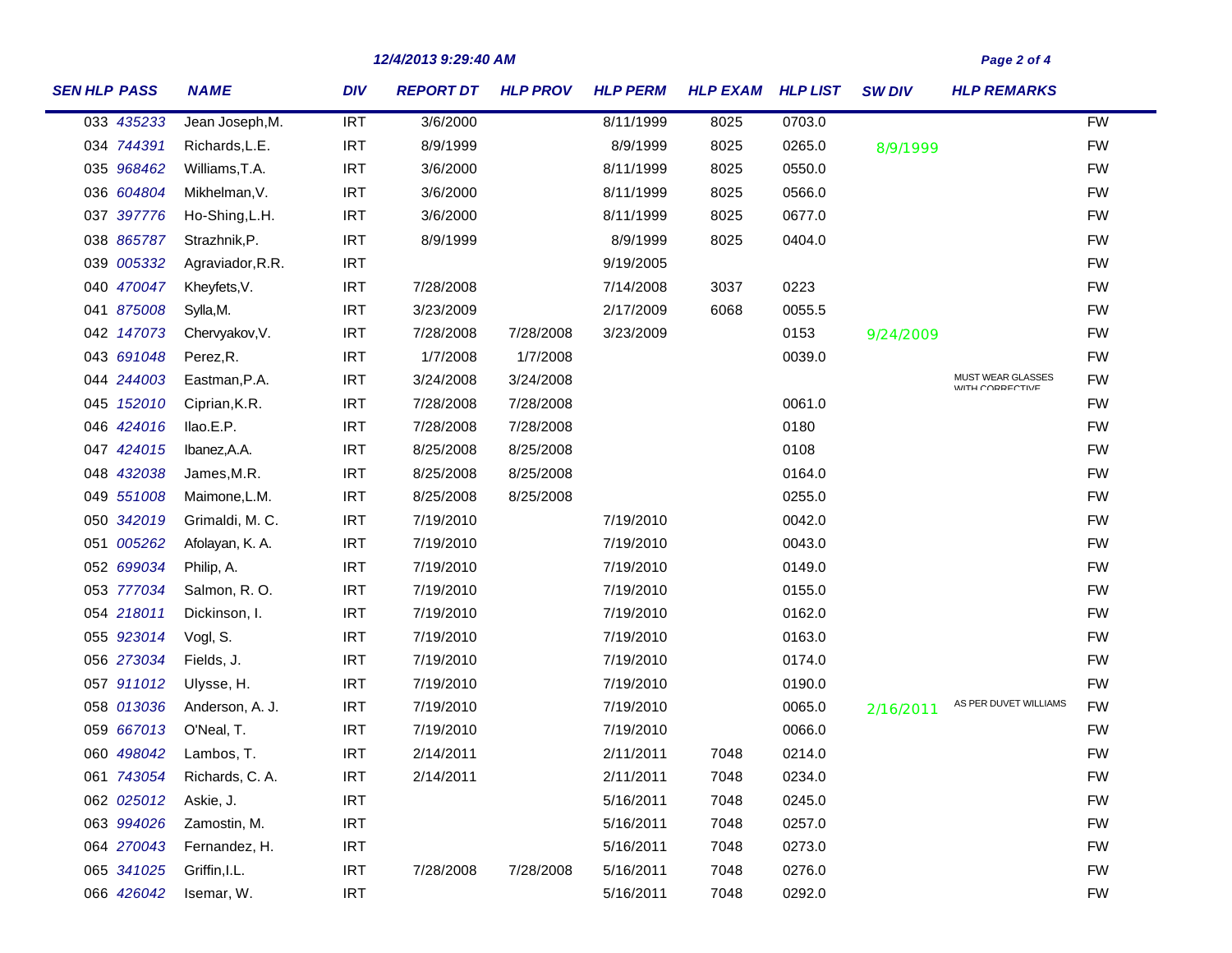## *12/4/2013 9:29:40 AM Page 3 of 4*

| <b>SEN HLP PASS</b> | <b>NAME</b>      | <b>DIV</b> | <b>REPORT DT</b> | <b>HLP PROV</b> | <b>HLP PERM</b> | <b>HLP EXAM</b> | <b>HLP LIST</b> | <b>SW DIV</b> | <b>HLP REMARKS</b>                         |           |
|---------------------|------------------|------------|------------------|-----------------|-----------------|-----------------|-----------------|---------------|--------------------------------------------|-----------|
| 067 470055          | Khardin, N.      | <b>IRT</b> | 2/14/2011        |                 | 2/11/2011       | 7048            | 0205.0          | 8/11/2011     | Switched Div. As per D.<br><b>Milliame</b> | <b>FW</b> |
| 068 826062          | Singh            | <b>IRT</b> |                  |                 | 8/22/2011       |                 | 0268.0          |               |                                            | <b>FW</b> |
| 069 700021          | Pichardo, J.A.   | <b>IRT</b> | 7/28/2008        | 7/28/2008       | 8/22/2011       |                 | 0322.5          |               |                                            | <b>FW</b> |
| 070 552041          | Maldonado, M.    | <b>IRT</b> |                  |                 | 8/22/2011       |                 | 0325.0          |               |                                            | <b>FW</b> |
| 071 741034          | Reyes, I.        | <b>IRT</b> |                  |                 | 8/22/2011       |                 | 0332.0          |               |                                            | <b>FW</b> |
| 072 450072          | Joseph, V.       | <b>IRT</b> |                  |                 | 8/22/2011       |                 | 0337.0          |               |                                            | <b>FW</b> |
| 073 347012          | Guillen, G.G.    | <b>IRT</b> | 6/13/2011        | 7/28/2008       | 9/19/2011       | 7048            | 0352.0          |               |                                            | <b>FW</b> |
| 074 893007          | Tian, L.         | <b>IRT</b> |                  |                 | 9/19/2011       | 8081            | 0003.0          |               |                                            | <b>FW</b> |
| 075 620056          | Morales, C.      | <b>IRT</b> |                  |                 | 9/19/2011       | 7048            | 0350.0          |               |                                            | <b>FW</b> |
| 076 750084          | Rivera, J.       | <b>IRT</b> |                  |                 | 9/19/2011       | 7048            | 0398.0          |               |                                            | <b>FW</b> |
| 077 485013          | Koon, C.         | <b>IRT</b> |                  |                 | 10/3/2011       |                 | 0014.0          |               |                                            | <b>FW</b> |
| 078 051013          | Beach, M.L.      | <b>IRT</b> |                  |                 | 10/3/2011       |                 | 0113.0          |               |                                            | <b>FW</b> |
| 079 428045          | Jackson, C.J.    | <b>IRT</b> | 2/14/2011        |                 | 11/7/2011       |                 | 0090.0          |               |                                            | <b>FW</b> |
| 080 960008          | Whyte, V.        | <b>IRT</b> | 11/7/2011        |                 | 11/7/2011       |                 | 0148.0          |               |                                            | <b>FW</b> |
| 081 130017          | Cao, K.          | <b>IRT</b> | 11/7/2011        |                 | 11/7/2011       |                 | 0159.0          |               |                                            | <b>FW</b> |
| 082 960009          | Whyte, D.        | IRT        | 6/18/2012        |                 | 6/18/2012       |                 | 0092.0          |               |                                            | <b>FW</b> |
| 083 886012          | Tewogboye, A. F. | IRT        | 6/18/2012        |                 | 6/18/2012       |                 | 0187.0          |               |                                            | <b>FW</b> |
| 084 630010          | Mullings, R. N.  | <b>IRT</b> | 6/18/2012        |                 | 6/18/2012       |                 | 0200.0          |               |                                            | <b>FW</b> |
| 085 129021          | Candelario, R.   | IRT        | 6/18/2012        |                 | 6/18/2012       |                 | 0204.0          |               |                                            | <b>FW</b> |
| 086 727113          | Ramsingh, D.     | <b>IRT</b> | 6/18/2012        |                 | 6/18/2012       |                 | 0232.0          |               |                                            | <b>FW</b> |
| 087 897000          | Tom, W.          | IRT        | 7/23/2012        |                 | 7/23/2012       |                 | 0314.0          |               |                                            | <b>FW</b> |
| 088 544010          | Maldonado, J. N. | <b>IRT</b> | 7/23/2012        |                 | 7/23/2012       |                 | 0333.0          |               |                                            | <b>FW</b> |
| 089 496016          | Laudat, P.V.     | IRT        | 7/23/2012        |                 | 7/23/2012       |                 | 0357.0          |               |                                            | <b>FW</b> |
| 090 029088          | Baez, B.         | <b>IRT</b> | 7/23/2012        |                 | 7/23/2012       |                 | 0363.0          |               |                                            | <b>FW</b> |
| 091 673039          | Perdomo, E.      | <b>IRT</b> | 7/23/2012        |                 | 7/23/2012       |                 | 0365.0          |               |                                            | <b>FW</b> |
| 092 672024          | Owuamana, L. O.  | <b>IRT</b> | 9/17/2012        |                 | 9/17/2012       | 8081            | 0098.0          |               |                                            | <b>FW</b> |
| 093 148039          | Chin, E.T.       | IRT        | 7/23/2012        |                 | 7/23/2012       |                 | 0284.0          | 9/29/2012     |                                            | <b>FW</b> |
| 094 779000          | Sanchez, J.      | <b>IRT</b> | 10/1/2012        |                 | 10/1/2012       | 8081            | 0443.0          |               |                                            | <b>FW</b> |
| 095 427041          | Ivanenko, M. V.  | <b>IRT</b> | 10/1/2012        |                 | 10/1/2012       | 8081            | 0446.0          |               |                                            | <b>FW</b> |
| 096 603000          | Michel, Y. E.    | <b>IRT</b> | 10/1/2012        |                 | 10/1/2012       | 8081            | 0463.0          |               |                                            | <b>FW</b> |
| 097 737031          | Reid, M.O.       | <b>IRT</b> | 11/13/2012       |                 | 11/13/2012      |                 | 0483.0          |               |                                            | <b>FW</b> |
| 098 630000          | Mulone, G. S.    | <b>IRT</b> | 11/13/2012       |                 | 11/13/2012      |                 | 9999.9          |               |                                            | <b>FW</b> |
| 099 432060          | James, T.        | <b>IRT</b> | 4/29/2013        | 4/29/2013       |                 |                 | 0004.0          |               |                                            | <b>FW</b> |
| 100 629026          | MULGREW, P.      | <b>IRT</b> | 5/20/2013        | 5/20/2013       |                 |                 | 9999.9          |               |                                            | <b>FW</b> |